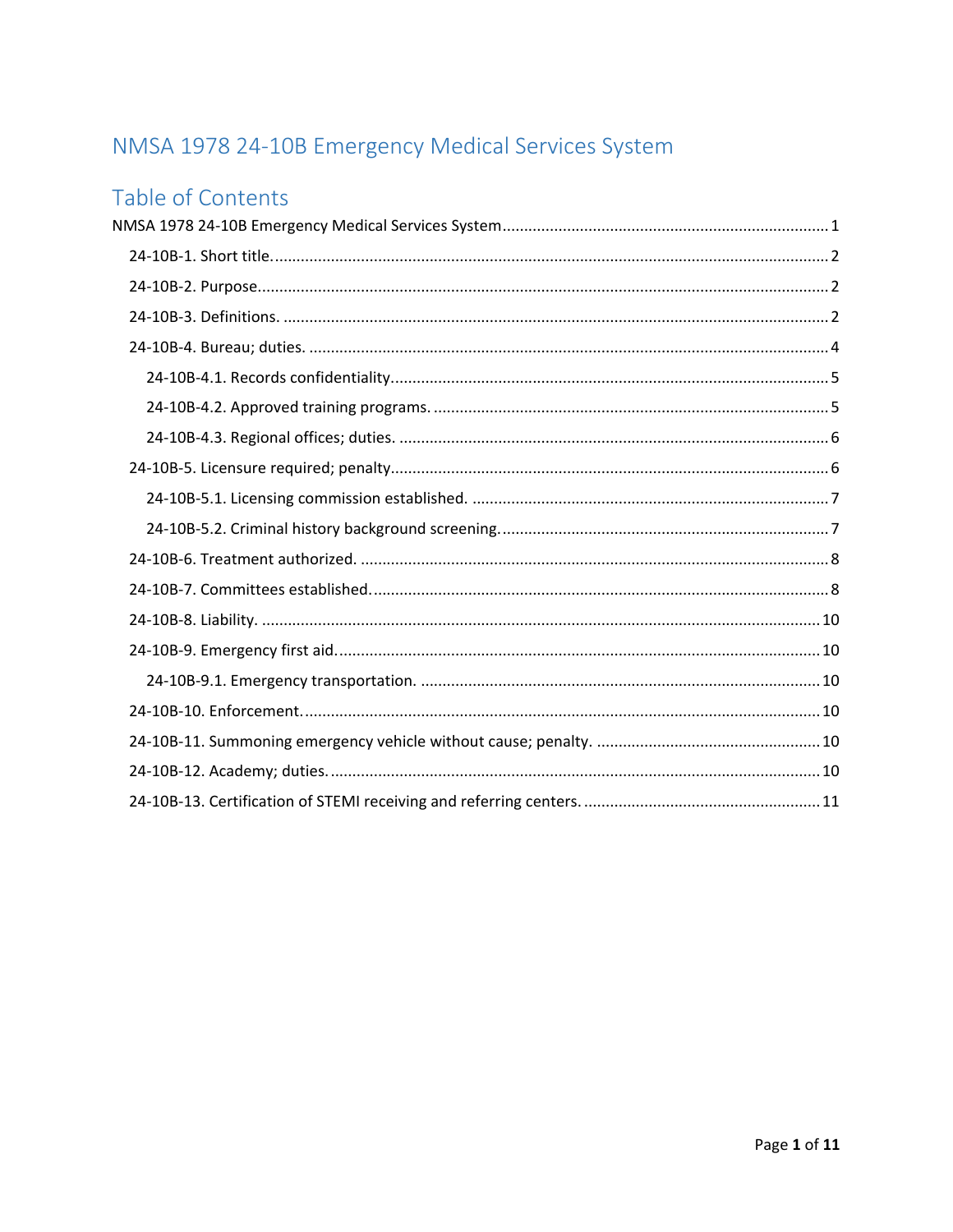## 24-10B-1. Short title.

Chapter 24, Article 10B NMSA 1978 may be cited as the "Emergency Medical Services Act".

**History:** Laws 1983, ch. 190, § 1; 2014, ch. 47, § 1.

## <span id="page-1-0"></span>24-10B-2. Purpose.

The purpose of the Emergency Medical Services Act is to enhance and regulate a comprehensive emergency medical services system in the state as set forth in that act. Nothing in the Emergency Medical Services Act shall be construed to preclude a local emergency medical services system from adopting standards that are more stringent than those authorized by the Emergency Medical Services Act.

History: Laws 1983, ch. 190, § 2; 1993, ch. 161, § 1; 2003, ch. 243, § 1.

## <span id="page-1-1"></span>24-10B-3. Definitions.

As used in the Emergency Medical Services Act:

A. "academy" means an emergency medical services training program administered through the department of emergency medicine of the University of New Mexico school of medicine;

B. "advance directive" means a written instruction, such as a living will, durable power of attorney for health care or emergency medical services do not resuscitate form recognizable under state law and relating to the provision of health care when an individual is incapacitated;

C. "air ambulance service" means any governmental or private service that provides air transportation specifically designed to accommodate the medical needs of a person who is ill, injured or otherwise mentally or physically incapacitated and who requires in-flight medical supervision;

D. "approved emergency medical services training program" means an emergency medical services training program that is sponsored by a post-secondary educational institution, accredited by a national educational accrediting organization for emergency medical services or active in the accreditation process, and is approved by the joint organization on education committee and participates in the joint organization on education committee;

E. "bureau" means the injury prevention and emergency medical services bureau of the public health division of the department;

F. "certified emergency medical service" means an organization that meets minimum standards to provide emergency services and is approved by the bureau, including emergency medical dispatch agencies, pre-hospital or interfacility care services and special event services organized to provide emergency medical services;

G. "critical incident stress management program" means a program of preventive education and crisis intervention intended to reduce the negative effects of critical stress on emergency responders;

H. "department" means the department of health;

I. "emergency medical dispatch" means an advanced form of dispatch communications used to improve emergency medical services response to medical and traumatic emergencies that utilizes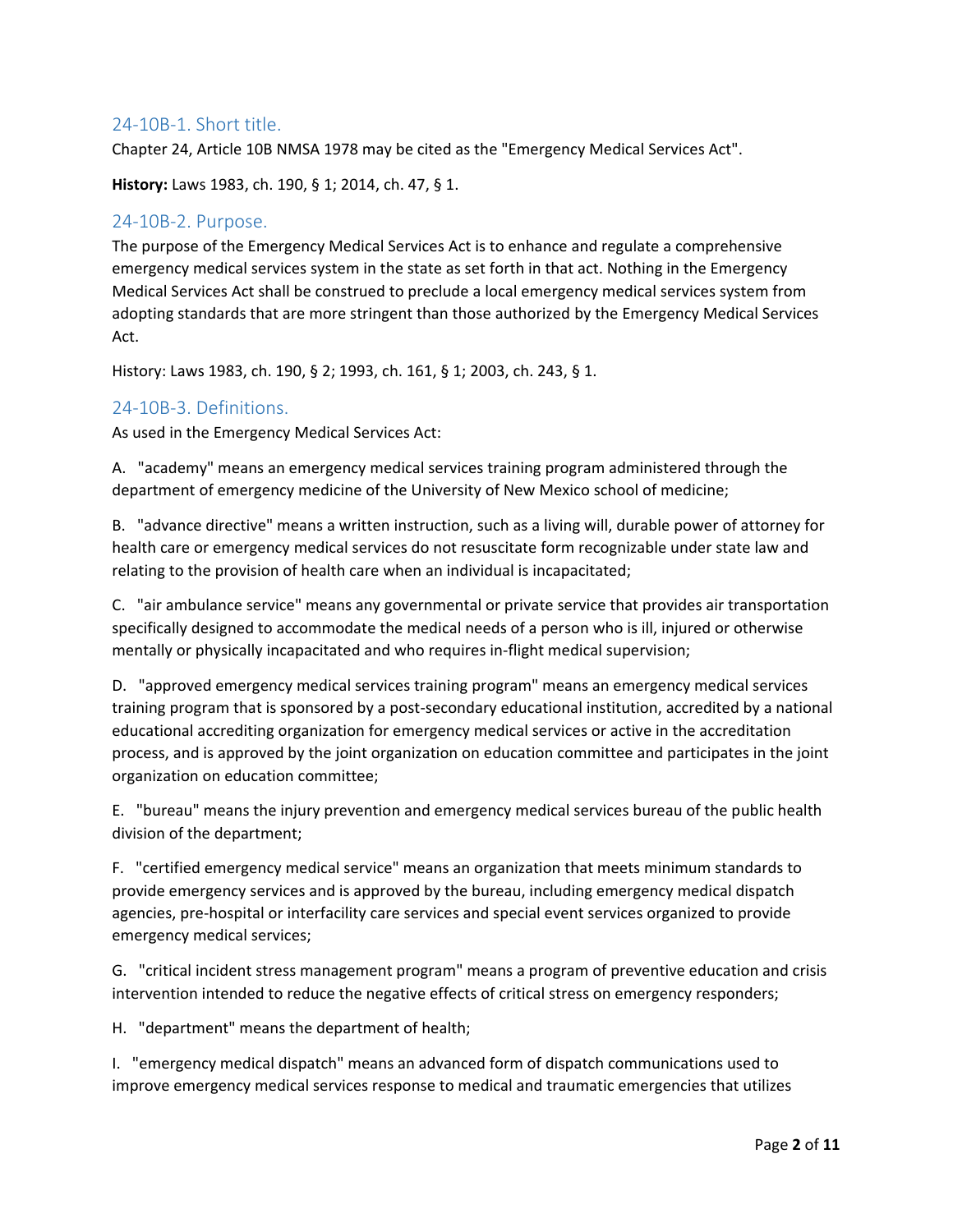specially trained emergency medical dispatchers, in accordance with an emergency medical dispatch priority reference system and the department-approved scopes of practice;

J. "emergency medical dispatcher" means a person who is trained and licensed pursuant to Subsection F of Section 24-10B-4 NMSA 1978 to receive calls for emergency medical assistance, provide pre-arrival medical instructions, dispatch emergency medical assistance and coordinate its response;

K. "emergency medical services" means the services rendered by providers in response to an individual's need for immediate medical care to prevent loss of life or aggravation of physical or psychological illness or injury;

L. "emergency medical services first responder" means a person who is licensed by the department and who functions within the emergency medical services system to provide initial emergency aid;

M. "emergency medical services system" means a coordinated system of health care delivery that responds to the needs of the sick and injured and includes emergency medical services;

N. "emergency medical technician" means a provider who has been licensed by the department to provide patient care;

O. "health care facility" means a hospital, clinic or other entity licensed or approved by the department;

P. "injury prevention" means to promote and implement efforts to reduce the risk and severity of intentional and unintentional injuries;

Q. "medical direction" means guidance or supervision provided by a physician to a provider or emergency medical services system and that may include authority over and responsibility for emergency medical dispatch, direct patient care and transport of patients, arrangements for medical control and all other aspects of patient care delivered by a provider;

R. "paramedic" means a provider licensed at that level by the department to provide patient care;

S. "physician" means a doctor of medicine or doctor of osteopathy who is licensed or otherwise authorized to practice medicine or osteopathic medicine in New Mexico;

T. "protocol" means a predetermined, written medical care plan and includes standing orders;

U. "provider" means a person who has been licensed by the department to provide patient care pursuant to the Emergency Medical Services Act;

V. "regional office" means an emergency medical services planning and development agency formally recognized and supported by the bureau;

W. "secretary" means the secretary of health;

X. "special skills" means a set of procedures or therapies that are beyond the scope of practice of a given level of licensure and that have been approved by the medical direction committee for use by a specified provider; and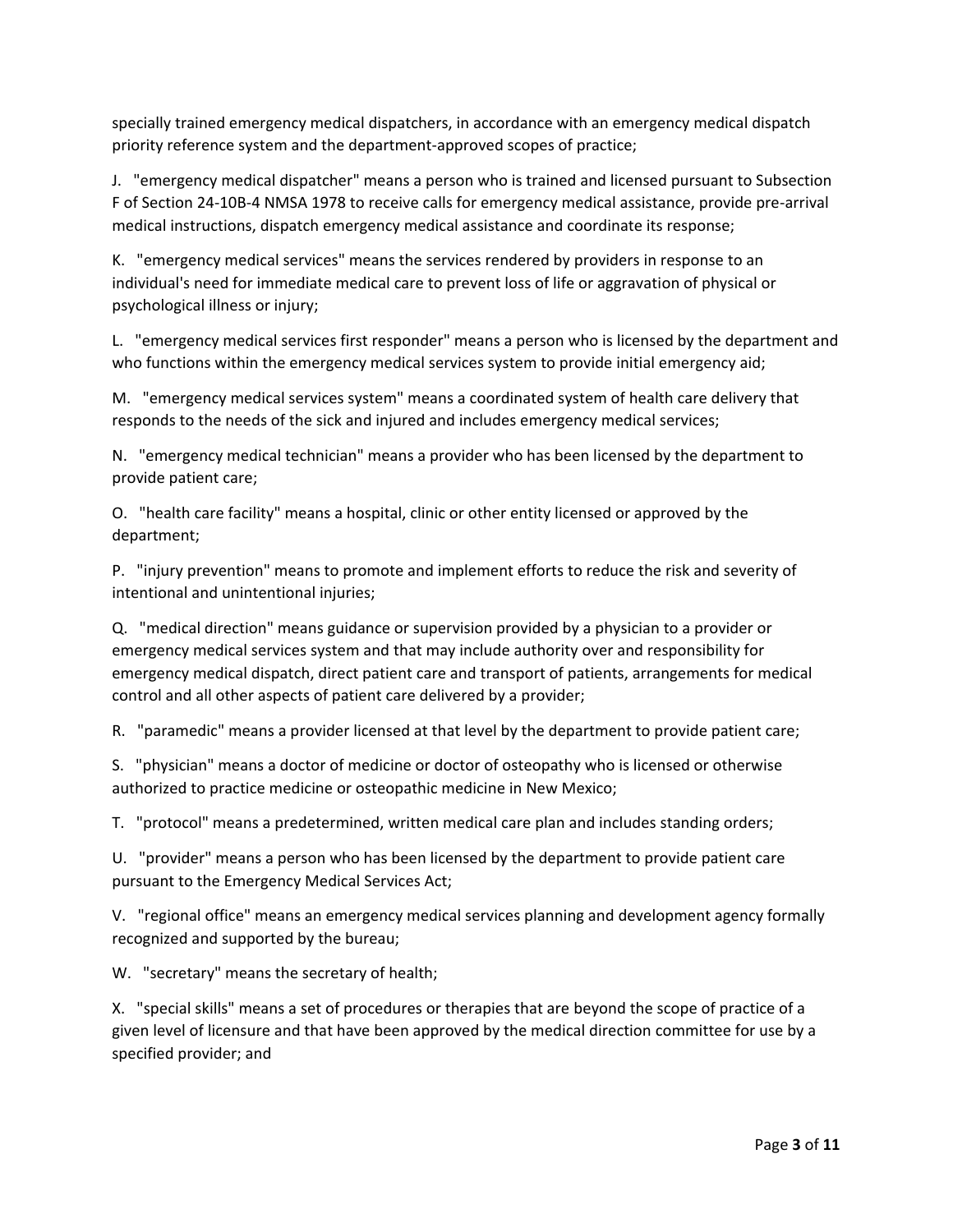Y. "state emergency medical services medical director" means a physician designated by the department to provide overall medical direction to the statewide emergency medical services system, whose duties include serving as a liaison to the medical community and chairing the medical direction committee.

History: 1978 Comp., § 24-10B-3, enacted by Laws 1993, ch. 161, § 2; 2003, ch. 243, § 2.

## <span id="page-3-0"></span>24-10B-4. Bureau; duties.

The bureau is designated as the lead agency for the emergency medical services system, including injury prevention, and shall establish and maintain a program for regional planning and development, improvement, expansion and direction of emergency medical services throughout the state, including:

A. design, development, implementation and coordination of emergency medical services communications systems to join the personnel, facilities and equipment of a given region or system that will allow for medical direction;

B. provision of technical assistance to the public regulation commission for further development and implementation of standards for certification of ambulance services, vehicles and equipment;

C. development of requirements for the collection of data and statistics to evaluate the availability, operation and quality of providers in the state;

D. adoption of rules for emergency medical services medical direction upon the recommendation of the medical direction committee;

E. approval of continuing education programs for emergency medical services personnel;

F. adoption of rules pertaining to the training and licensure of emergency medical dispatchers and their instructors;

G. adoption of rules based upon the recommendations of a trauma advisory committee, for implementation and monitoring of a statewide, comprehensive trauma care system, including:

(1) minimum standards for designation or retention of designation as a trauma center or a participating trauma facility;

(2) pre-hospital care management guidelines for the triage and transportation of traumatized persons;

(3) establishment for interfacility transfer criteria and transfer agreements;

(4) standards for collection of data relating to trauma system operation, patient outcome and trauma prevention; and

(5) creation of a state trauma care plan;

H. adoption of rules, based upon the recommendations of the air transport advisory committee, for the certification of air ambulance services;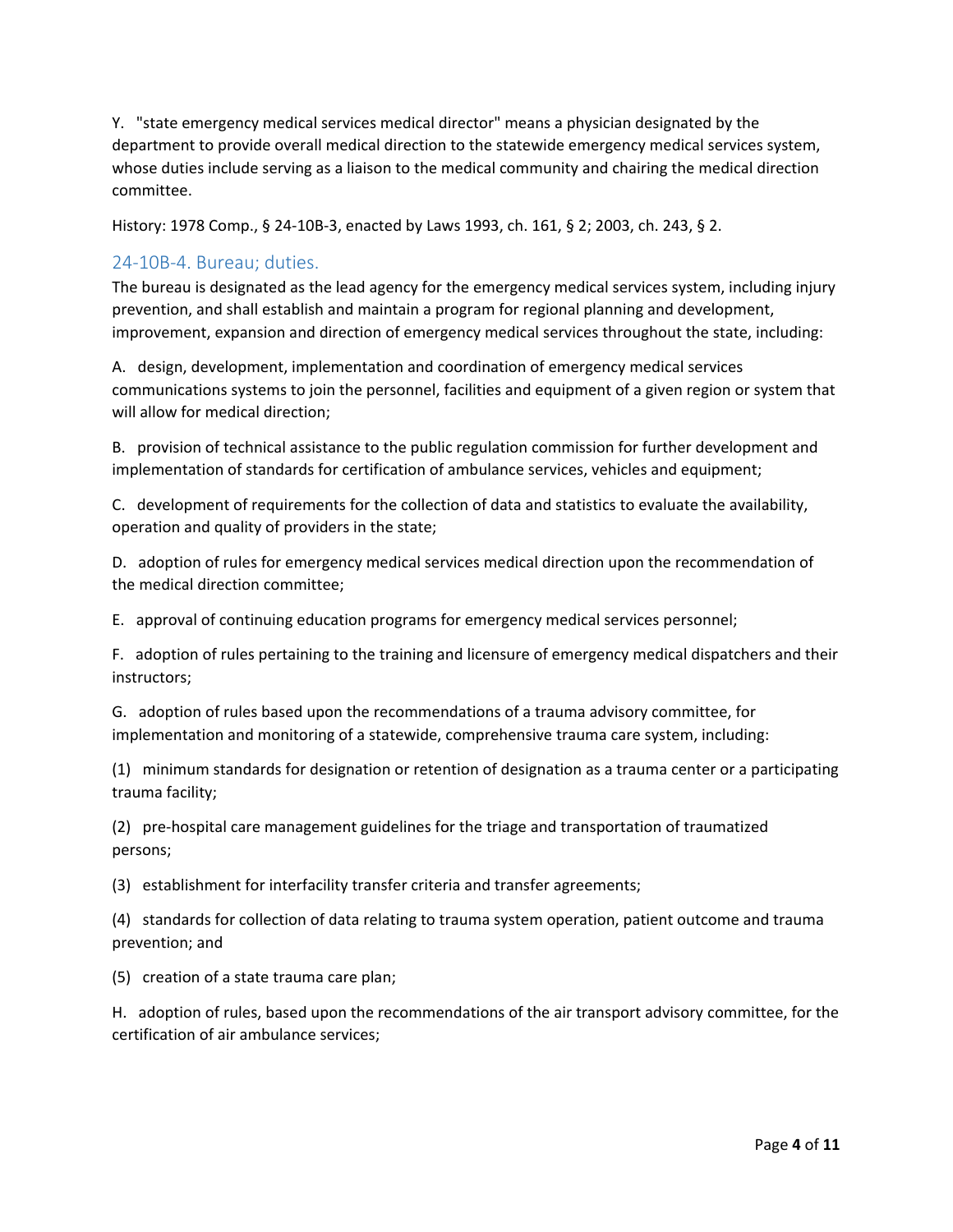I. adoption of rules pertaining to authorization of providers to honor advance directives, such as emergency medical services do not resuscitate forms, to withhold or terminate care in certain prehospital or interfacility circumstances, as guided by local medical protocols;

J. operation of a critical incident stress management program for emergency providers utilizing specifically trained volunteers who shall be considered public employees for the purposes of the Tort Claims Act [41-4-1 through 41-4-27 NMSA 1978] when called upon to perform their duties;

K. adoption of rules to establish a cardiac arrest targeted response program pursuant to the Cardiac Arrest Response Act [24-10C-1 through 24-10C-7 NMSA 1978], including registration of automated external defibrillator programs, maintenance of equipment, data collection, approval of automated external defibrillator training programs and a schedule of automated external defibrillator program registration fees;

L. adoption of rules for the administration of an emergency medical services certification program for certified emergency medical services; and

M. promoting, developing, implementing, coordinating and evaluating risk reduction and injury prevention systems.

History: Laws 1983, ch. 190, § 4; 1993, ch. 161, § 3; 1999, ch. 94, § 8; 2003, ch. 243, § 3.

#### <span id="page-4-0"></span>24-10B-4.1. Records confidentiality.

A. Any files or records in the possession of the bureau, a regional office or a provider containing identifying information about individuals requesting or receiving treatment or other health services and any unsubstantiated complaints received by the bureau regarding any provider shall be confidential and not subject to public inspection.

B. Such files, records and complaints may be subject to subpoena for use in any pending cause in any administrative proceeding or in any of the courts of this state, unless otherwise provided by law.

History: Laws 2003, ch. 243, § 11.

#### <span id="page-4-1"></span>24-10B-4.2. Approved training programs.

Approved emergency medical services training programs for providers are an integral part of the emergency medical services system and the programs shall include:

A. improving and expanding emergency medical services within regions through focused emergency medical services educational activities;

B. furthering the knowledge base of emergency medical services education; and

C. securing physicians as medical directors to advise approved training programs in medical matters and to serve as liaison to the state emergency medical services medical director and the medical community as a whole.

History: Laws 2003, ch. 243, § 12.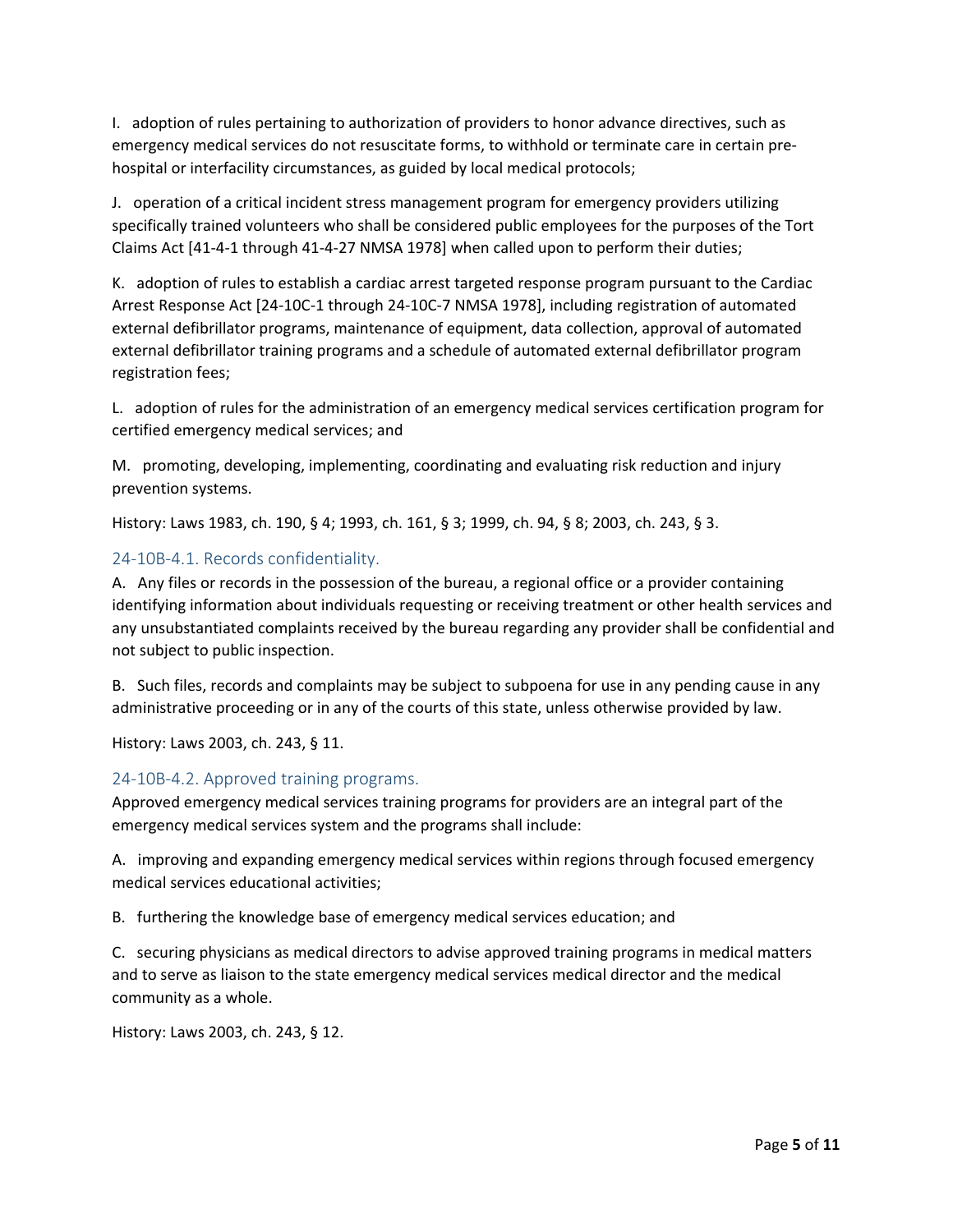#### <span id="page-5-0"></span>24-10B-4.3. Regional offices; duties.

A. Regional offices may be established by the department to assist the bureau to provide regional planning and development, improvement, expansion and direction of emergency medical services and injury prevention in their respective geographic regions.

B. Regional offices may provide technical support and assistance, training coordination, outreach, advocacy, prevention and public education and leadership to communities and providers in their respective geographic regions. They may also provide specific support to the bureau for functions such as licensing examination, planning, evaluation and Emergency Medical Services Fund Act [Chapter [24,](http://public.nmcompcomm.us/nmpublic/gateway.dll?f=jumplink$jumplink_x=Advanced$jumplink_vpc=first$jumplink_xsl=querylink.xsl$jumplink_sel=title;path;content-type;home-title;item-bookmark$jumplink_d=%7bnmsu%7d$jumplink_q=%5bfield%20folio-destination-name:) Article 10A NMSA 1978] administration.

History: Laws 2003, ch. 243, § 13.

## <span id="page-5-1"></span>24-10B-5. Licensure required; penalty.

A. The department shall by rule adopt and enforce licensure requirements, including minimum standards for training, continuing education and disciplinary actions consistent with the Uniform Licensing Act [61-1-1 through 61-1-31 NMSA 1978], for all persons who provide emergency medical services within the state, irrespective of whether the services are remunerated. The rules shall include authorization for the bureau to issue at least annually an updated list of skills, techniques and medications approved for use at each level of licensure. The secretary may waive licensure requirements as needed during a declared emergency.

B. Licensed emergency medical technicians may function within health care facilities under their licensure and approved New Mexico emergency medical services scope of practice. Nothing in this subsection shall prohibit a health care facility from assigning additional duties and responsibilities in accordance with law. This subsection shall not expand the New Mexico emergency medical services scope of practice under the emergency medical technician's license.

C. In addition to the requirements specified in Subsection A of this section, the department may:

(1) prohibit the use of "emergency medical dispatcher", "emergency medical technician", "emergency medical services first responder", "paramedic" or similar terms connoting expertise in providing emergency medical services by any person not licensed or certified under the Emergency Medical Services Act;

(2) deny, suspend or revoke licensure in accordance with the provisions of the Uniform Licensing Act; and

(3) establish a schedule of reasonable fees for application, examination or licensure and regular renewal thereof.

D. Any person who represents himself to be an "emergency medical dispatcher", "emergency medical technician-basic", "emergency medical technician-intermediate", "emergency medical technicianparamedic", "emergency medical services first responder" or "paramedic", or who uses similar terms connoting expertise in providing emergency medical services while not currently licensed under the Emergency Medical Services Act is guilty of a misdemeanor.

History: Laws 1983, ch. 190, § 5; 1993, ch. 161, § 4; 2003, ch. 243, § 4.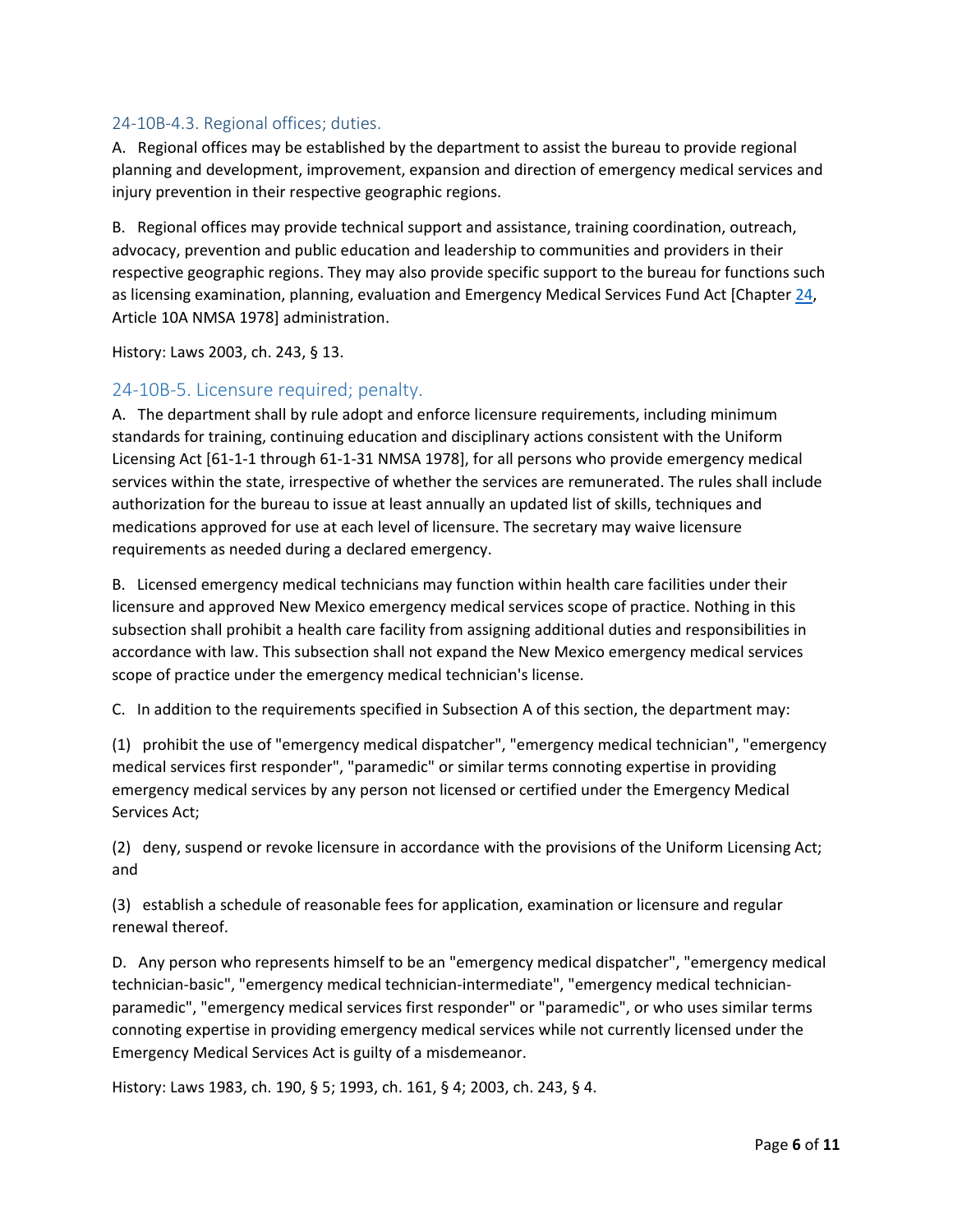## <span id="page-6-0"></span>24-10B-5.1. Licensing commission established.

A. The secretary shall appoint an "emergency medical services licensing commission", which shall be staffed by the bureau and composed of one lay person, three emergency medical technicians, one from each level of licensure, and three physicians, at least two of whom shall have expertise in emergency medicine and who are appointed from a list proposed by the New Mexico chapter of the American college of emergency physicians.

B. The composition of the emergency medical services licensing commission shall reflect geographic diversity and both public and private interests. The members shall serve for three-year staggered terms. The duties of and procedures for the emergency medical services licensing commission shall be delineated in rules promulgated pursuant to Subsection A of Section 24-10B-5 NMSA 1978. Such duties include:

(1) providing a forum for the receipt of public comment regarding emergency medical services licensing matters;

(2) oversight of the bureau's licensure functions;

(3) receiving complaints, directing investigations and authorizing the initiation of actions by the bureau regarding contemplated refusal to grant initial licensure and for disciplinary actions against licensees; and

(4) the granting of waivers, for good cause shown, of rules pertaining to licensure renewal.

C. The emergency medical services licensing commission may compel the production of books, records and papers pertinent to any investigation authorized by the Emergency Medical Services Act and may seek enforcement of any subpoena so issued through the district court in the county in which the custodian of the document is located in camera.

D. The emergency medical services licensing commission shall meet as needed, but not less frequently than semiannually. The emergency medical services licensing commission shall be subject to the provisions of the Per Diem and Mileage Act [10-8-1 through 10-8-8 NMSA 1978].

History: Laws 1993, ch. 161, § 5; 2003, ch. 243, § 5.

## <span id="page-6-1"></span>24-10B-5.2. Criminal history background screening.

A. The department is authorized to obtain the criminal history records of applicants and licensees and to exchange fingerprint data directly with the federal bureau of investigation, the department of public safety and any other law enforcement agency or organization. The department shall require fingerprinting of applicants and licensees for the purposes of this section.

B. The secretary shall adopt and promulgate rules to:

(1) require criminal history background checks for applicants and licensees;

(2) identify the information from a criminal history background check that may form the basis of a denial, suspension or revocation of licensure or any other disciplinary action; and

(3) otherwise carry out the provisions of this section.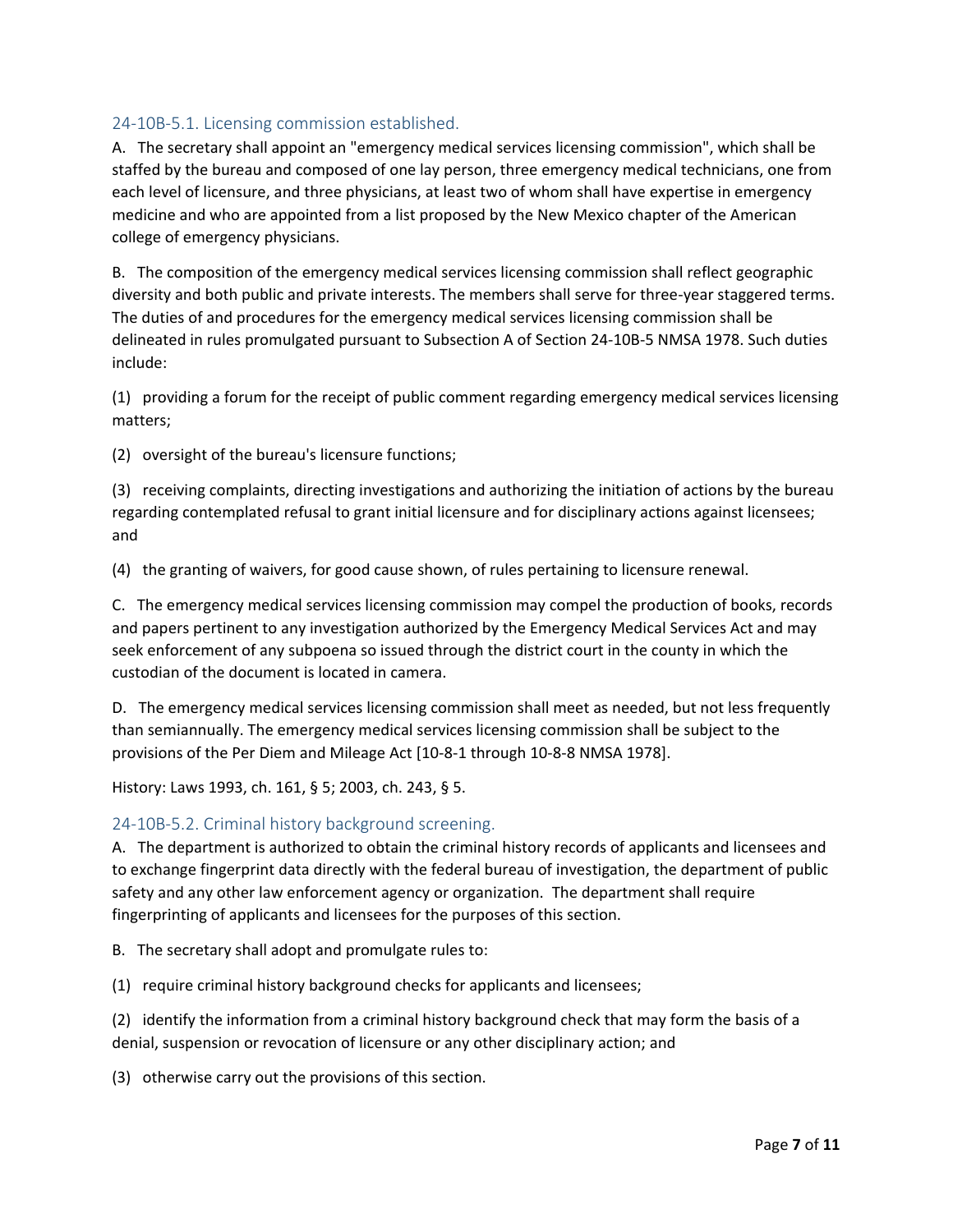C. The department shall comply with applicable confidentiality requirements of the department of public safety and the federal bureau of investigation regarding the dissemination of criminal history background check information.

D. An applicant or licensee whose license is denied, suspended or revoked, or who is otherwise disciplined based on information obtained in a criminal history background check, shall be entitled to review the information obtained pursuant to this section and to appeal the decision pursuant to the Uniform Licensing Act [61-1-1 through 61-1-31 NMSA 1978].

E. The applicant or licensee shall bear any costs associated with ordering or conducting criminal history background checks.

F. The provisions of the Criminal Offender Employment Act [28-2-1 through 28-2-6 NMSA 1978] shall govern any consideration of criminal history records required or permitted by the Emergency Medical Services Act.

G. As used in this section:

(1) "applicant" means a person applying for licensure to provide emergency medical services under the Emergency Medical Services Act; and

(2) "licensee" means a person that holds a license to provide emergency medical services pursuant to the Emergency Medical Services Act.

History: Laws 2014, ch. 47, § 2.

## <span id="page-7-0"></span>24-10B-6. Treatment authorized.

A. Notwithstanding the provisions of the Medical Practice Act [Chapter 61, Article 6 NMSA 1978], Sections 61-10-1 through 61-10-22 NMSA 1978 or the Nursing Practice Act [Chapter 61, Article 3 NMSA 1978], any person licensed by the bureau may render emergency medical services commensurate with his level of licensure, as medically indicated.

B. Individuals licensed pursuant to the provisions of the Medical Practice Act, Sections 61-10-1 through 61-10-22 NMSA 1978 or the Nursing Practice Act are not required to be licensed under the Emergency Medical Services Act.

History: Laws 1983, ch. 190, § 6; 1993, ch. 161, § 6; 2003, ch. 243, § 6.

## <span id="page-7-1"></span>24-10B-7. Committees established.

A. The secretary shall appoint a statewide emergency medical services advisory committee to advise the bureau in carrying out the provisions of the Emergency Medical Services Act. The advisory committee shall include, at a minimum, representatives from the state medical society, the state emergency medical technicians' association, the state firefighters' association, the New Mexico ambulance association, the state nurses' association, the association of public safety communications organization/national emergency numbers association, the lead state agency for public safety and emergency preparedness, the state emergency services council, the New Mexico health and hospital systems association, the university of New Mexico health sciences center, the state fire chiefs' association, a consumer, emergency medical service regional offices and other interested provider and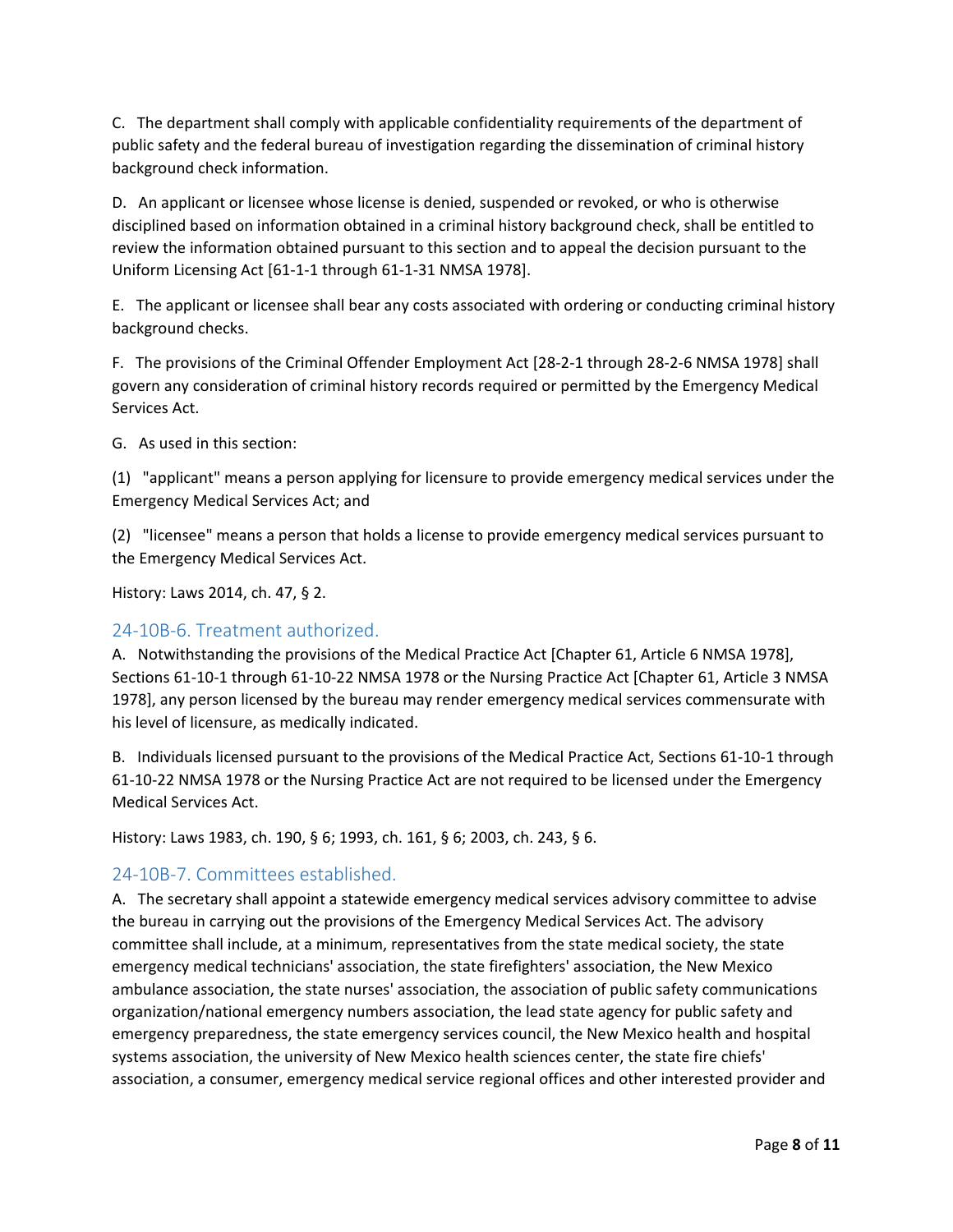consumer groups as determined by the secretary. The advisory committee shall establish appropriate subcommittees, including a trauma advisory committee and an air transport advisory committee.

B. The joint organization on education committee shall be composed, at a minimum, of the director and medical director of the academy and each approved emergency medical services training program or their designee, the state emergency medical services medical director, the bureau chief or his designee, who shall serve without vote, each emergency medical services regional office training coordinator and one provider from the three highest levels of licensure, who are appointed by the secretary from a list proposed by the statewide emergency medical services advisory committee. The duties of the joint organization on education committee include:

(1) developing minimum curricula content for approved emergency medical services training programs;

(2) establishing minimum standards for approved emergency medical services training programs;

(3) reviewing and approving the applications of organizations seeking to become approved emergency medical services training programs; and

(4) developing minimum qualifications for and maintaining a list of instructors for each of the approved emergency medical services training programs.

C. The secretary shall appoint a medical direction committee to advise the bureau on matters relating to medical direction. The state emergency medical services medical director shall be a member of the committee and shall act as its chairman. The medical direction committee shall include, at a minimum, a physician representative experienced in pre-hospital medical care selected from a list proposed by the New Mexico chapter of the American college of emergency physicians, a physician representative from the academy, one physician from each of the emergency medical services geographic regions, one physician with pediatric emergency medicine expertise, one physician representing emergency medical dispatchers and one provider from the three highest levels of licensure. Members shall be selected to represent both public and private interests. The duties of the medical direction committee include:

(1) reviewing the medical appropriateness of all rules proposed by the bureau;

(2) reviewing and approving the applications of providers for special skills authorizations;

(3) assisting in the development of rules pertaining to medical direction; and

(4) reviewing at least annually a list of skills, techniques and medications approved for use at each level of licensure that shall be approved by the secretary and issued by the bureau.

D. The committees created in this section are subject to the provisions of the Per Diem and Mileage Act [10-8-1 through 10-8-8 NMSA 1978], to the extent that funds are available for that purpose.

E. Any decision that the bureau proposes to make contrary to the recommendation of any committee created in this section shall be communicated in writing to that committee. Upon the request of that committee, the decision shall be submitted for reconsideration to the director of the public health division of the department and subsequently to the secretary. Any decision made pursuant to a request for reconsideration shall be communicated in writing by the department to the appropriate committee.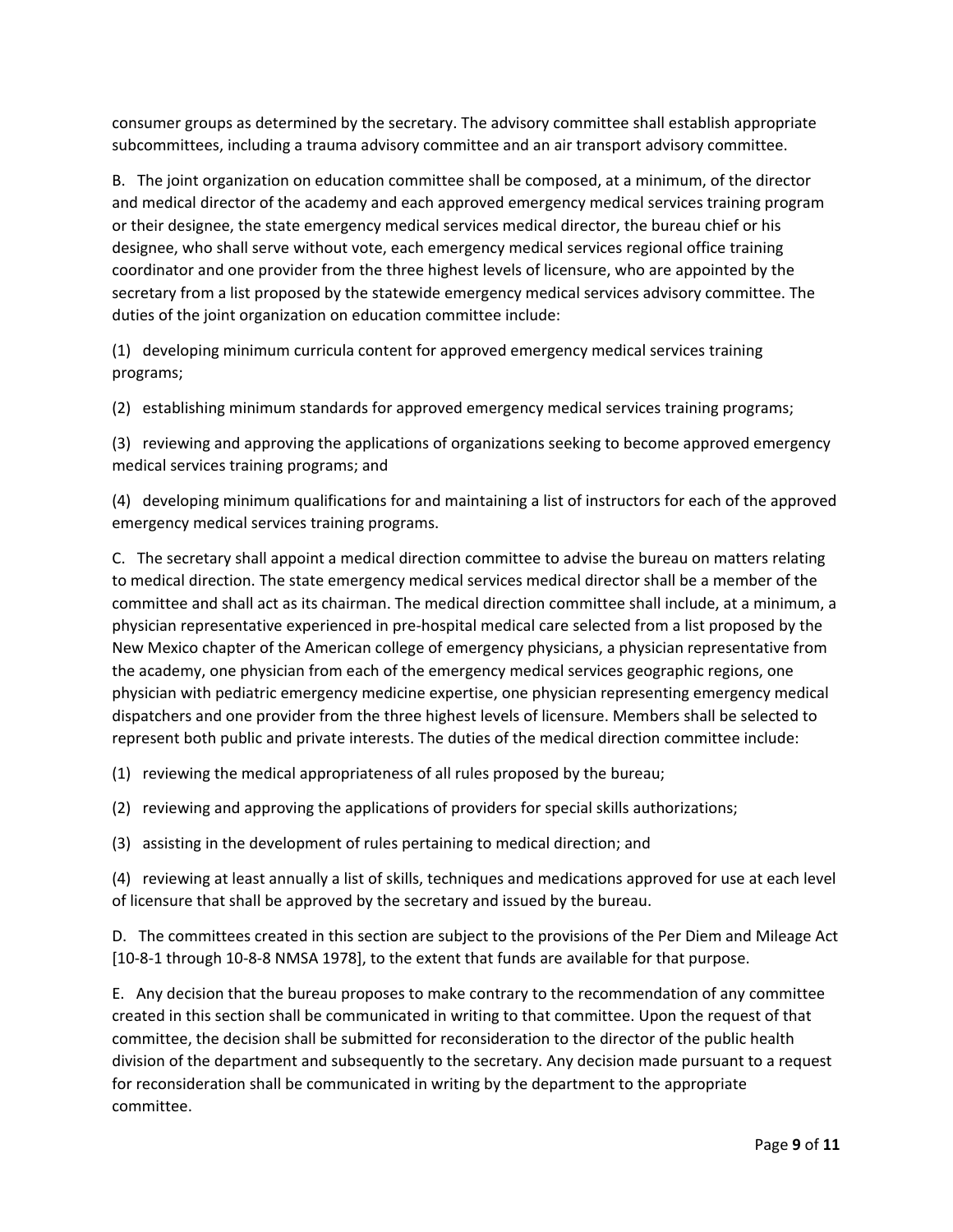History: Laws 1983, ch. 190, § 7; 1993, ch. 161, § 8; 2003, ch. 243, § 7.

## <span id="page-9-0"></span>24-10B-8. Liability.

In any claim for civil damages arising out of the provision of emergency medical services by personnel described in Section 24-10B-5 NMSA 1978, those personnel shall be considered health care providers for purposes of the Tort Claims Act [41-4-1 through 41-4-27 NMSA 1978] if the claim is against a governmental entity or a public employee as defined by that act.

History: Laws 1983, ch. 190, § 8; 1993, ch. 161, § 9.

#### <span id="page-9-1"></span>24-10B-9. Emergency first aid.

Nothing in the Emergency Medical Services Act shall prevent fire and rescue services, public safety organizations and other trained units or individuals from rendering emergency first aid to the public commensurate with their training. Nothing in the Emergency Medical Services Act shall be construed to supersede other statutory authority permitting the rendering of first aid.

History: Laws 1983, ch. 190, § 9; 1993, ch. 161, § 10; 2003, ch. 243, § 8.

#### <span id="page-9-2"></span>24-10B-9.1. Emergency transportation.

Any person may be transported to an appropriate health care facility by an emergency medical technician, under medical direction, when the emergency medical technician makes a good faith judgment that the person is incapable of making an informed decision about his own safety or need for medical attention and is reasonably likely to suffer disability or death without the medical intervention available at such a facility.

History: Laws 1993, ch. 161, § 11; 2003, ch. 243, § 9.

#### <span id="page-9-3"></span>24-10B-10. Enforcement.

The department may bring civil action in any district court to enforce any of the provisions of the Emergency Medical Services Act.

History: Laws 1983, ch. 190, § 10.

#### <span id="page-9-4"></span>24-10B-11. Summoning emergency vehicle without cause; penalty.

Any person who willfully summons an ambulance or emergency response vehicle or reports that one is needed when that person knows that the ambulance or emergency response vehicle is not needed is guilty of a petty misdemeanor.

History: Laws 1983, ch. 190, § 11.

#### <span id="page-9-5"></span>24-10B-12. Academy; duties.

The academy is designated as the lead emergency medical services training agency. Its duties include:

A. administering formal emergency medical services training conducted in New Mexico, other than training provided by other approved emergency medical services training programs;

B. furthering the knowledge of emergency medical services education;

C. securing a physician as its medical director to advise it in medical matters and to serve as liaison to the state emergency medical services medical director and the medical community as a whole;